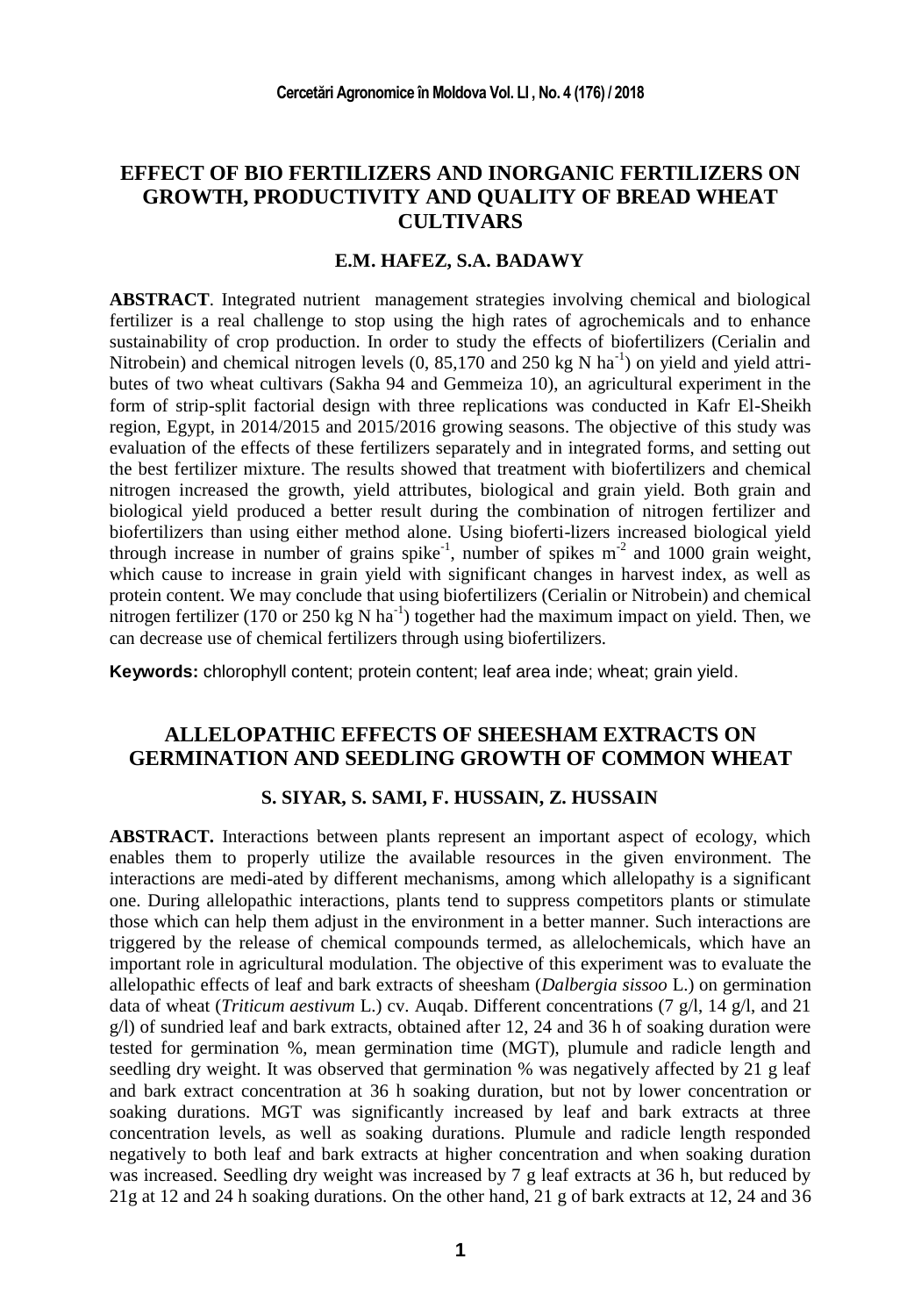h soaking duration resulted in significantly increased dry biomass. These results suggest negative allelopathy of Sheesham on studied germination parameters of wheat, except radicle length and dry biomass.

**Keywords:** allelopathy; agro-ecosystem; competition; plant interactions; rhizosphere.

## **ECONOMIC EVALUATION OF MAIZE INTERCROPPED WITH SOME MAJOR FOOD CROPS IN SOUTHWESTERN NIGERIA**

### **O.A. EGBETOKUN, S. AJIJOLA, O.A. AWOLOLA, D.O. AWOYEMI**

**ABSTRACT.** In Nigeria, the traditional farmer finds it more satisfactory to plant a diversity of crops than planting sole. It is cheaper for farmers to grow many crops of their own requirements than to buy them. Hence, intercrop has remained the traditional farming practice in many other developing nations. Maize is a major cereal crop grown by all farming households all over Nigeria in combination with other crops. There are many studies on intercropping of maize with other food crops in Nigeria; however, many of these studies do not bother to look into the economics of intercrop. Therefore, this study examines the economic profitability of maize intercropped with major food crops in Southwestern Nigeria. Multi-stage sampling technique was employed in the study. A total of 138 questionnaire were used for analysis. Information was collected on socio-economic characteristics of the farming households, cropping systems, cost of labour input, cost of seeds, fertilizer and chemicals; yield and price of output. Data analysis involved the use of descriptive analysis, which includes frequency distribution, mean and percentages. Also, benefit-cost ratio and net farm income analyses were employed. The results showed that the average farm size was 1.5 ha, 75% of the farmers intercropped maize with other crops and six varieties of maize were planted in the study area. Among all the crop combinations, sole maize has the least cost, while maize intercropped with cassava and yam has the highest cost. Benefit-cost analysis showed that for every N 1 spent in maize intercropped with cassava and yam, N 1.26 would be realized as profit. It is therefore, recommended that for optimal use of resources and crop combinations, both public and private extension workers should advice farmers on this finding and the most profitable crop combinations.

**Keywords:** enterprise; sole cropping; net farm income; benefit-cost.

# **ALLELOPATHIC EFFECT OF** *FICUS BENJAMINA* **LEAF EXTRACT, LITTER, AND MULCH ON GERMINATION AND GROWTH OF SUNFLOWER**

### **Z. MUHAMMAD, REHMANULLAH, N. INAYAT, A. MAJEED**

**ABSTRACT.** Allelopathy is an important biological process, which has direct or indirect effects on the germination and growth potentials of plants. Awareness about the allelopathic properties of plants which prevail in agricultural systems can help growers to amend crop cultivation patterns accordingly. In this study, we evaluated the allelopathic effects of *Ficus benjamina* on germination and early seedling growth of four hybrids of sunflower (Oliver, Parsun-3, SFH-80 and NK- S- 278). Ethanolic and hot-water aqueous extracts from leaves, while litter and mulches of the test allelopathic plant significantly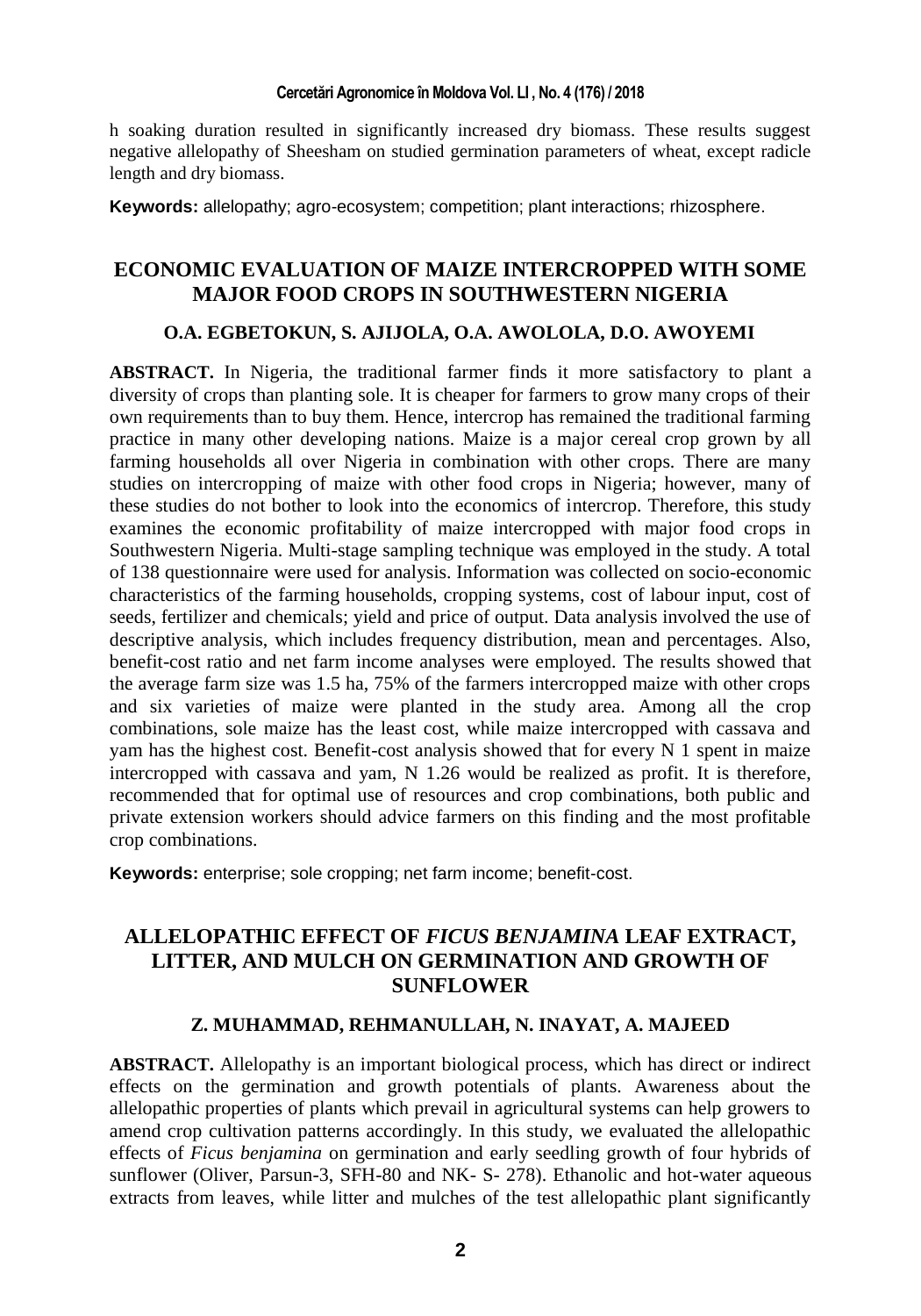reduced germination, radicle and hypocotyle growth of sunflower. Germination percentage was drastically reduced in all the four sunflower hybrids by ethanolic, hotwater and litter extracts; however, compared to control, mulching assay significantly increased germination in hybrids Oliver (76%), Parsun-3 (42%), SFH-80 (78%) and NK-S-278 (30%) at 2, 4, 8 and 12g extract concentration, respectively. Hypocotyle and radicle length of test hybrids were significantly reduced in each assay type. Among tested assays, ethanolic extracts revealed more drastic effects on the studied parameters than hot-water, litter, and mulching. Sunflower hybrid NK-S-278 was more severely affected, while Parsun-3 exhibited resistance to the allelopathic stress. Inhibitory effects were more prominent with increasing concentration of the extracts. The order of the phytotoxic effects of tested bioassays was ethano-lic extract> hot-water> litter> mulching. The study suggested that *Ficus* leaves may possess potent allelochemicals with growth inhibitory effects on sunflower seedlings. It is suggested that further study might be required to check the allelopathic effect of *Ficus benjamina* on germination and growth of these sunflower hybrids in field conditions.

**Keywords:** allelopathy; weed control; growth inhibition; weeping fig; secondary metabolites; agroecosystem.

# **EVALUATION OF THE NEMATICIDAL AND ANTIFUNGAL ACTIVITY OF AQUEOUS EXTRACTS OF** *MORINGA OLEIFERA* **LEAVES AND SEED IN CUCUMBER FIELD**

### **M.C. OLAJIDE, N.B. IZUOGU, R.A. APALOWO, H.S. BABA**

**ABSTRACT.** This aim of the two-year study was to evaluate the nematicidal and antifungal activity of *Moringa oleifera* extracts against *Meloidogyne incognita* and fungi infestation in cucumber field. The aqueous extracts of leaves and seeds of *M. oleifera* were used to treat the plants. The findings of the present study revealed that the plant extracts were active against the test pathogens. All treated plants were significantly higher than the control with respect to number of leaves and branches, vine length, fruit weight, and yield. Of the two varieties of cucumber used, combination of cucumber market with moringa aqueous leaf extracts gave higher results. The phyto-chemical screening revealed the presence of alkaloids, flavonoids, glycosides, saponins, and tannins. These possess nematicidal and antifungal activities. Combination of variety 2, Market More with *Moringa* leaves aqueous extract is being recommended to farmers for management of nematode and fungal diseases. Organic amendments have the advantage of controlling environmental effluence.

**Keywords**: *Meloidogyne incognita;* anti-fungi; phytochemicals; *Cucumis sativus*.

# **PERFORMANCE OF SESAME (***SESAMUM INDICUM* **L.) AS INFLUENCED BY 2,4 – DICHLOROPHENOXYACETIC ACID AND NPK FERTILIZER**

## **E.K. EIFEDIYI, F.O. OGEDEGBE, N.B. IZUOGU, C.A. ADEDOKUN, A. KATIBI, S.U. REMISON**

**ABSTRACT.** The Guinea savannah zone of Nigeria is beset by increasing population and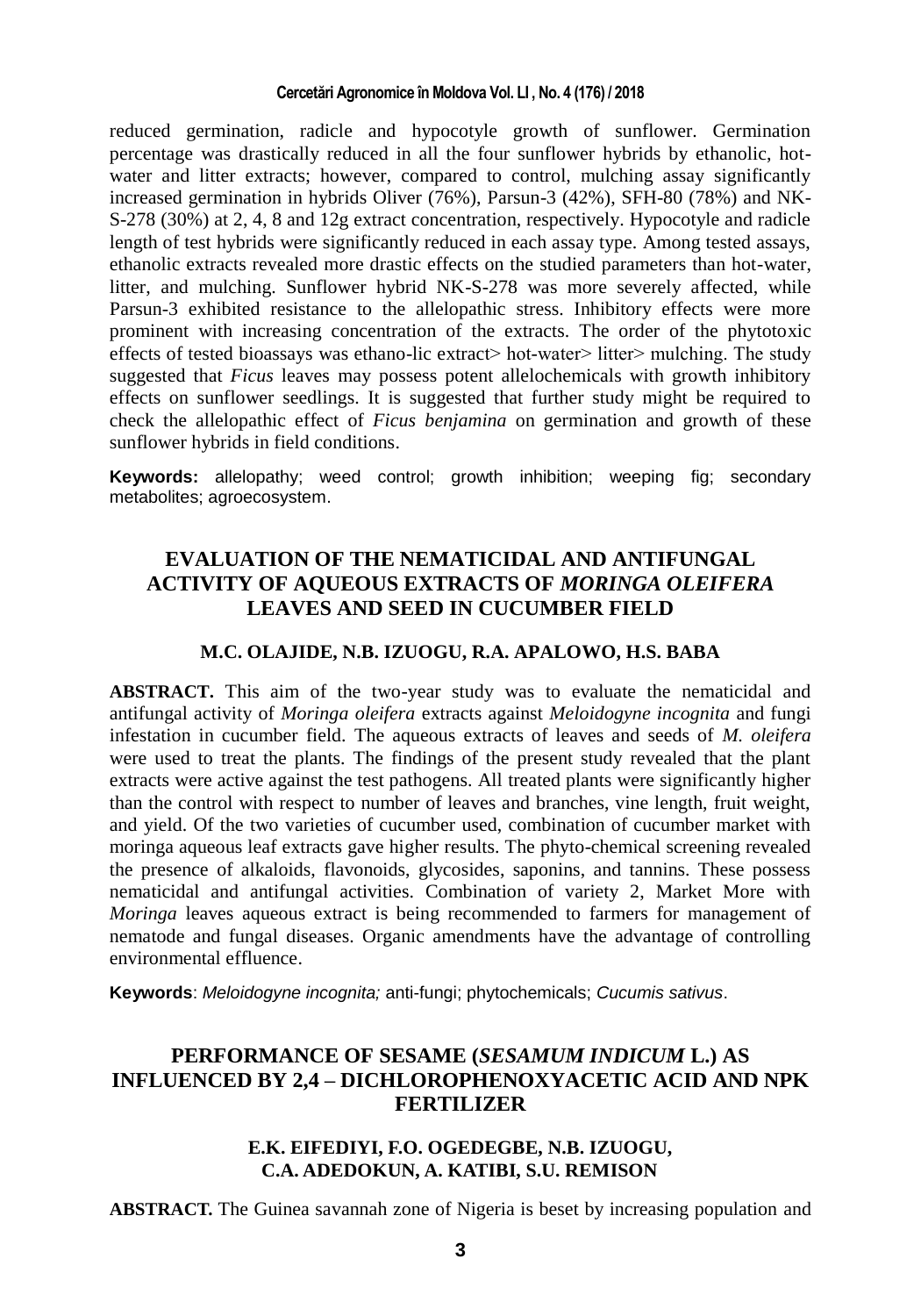infrastructural development, thereby putting pressure on available land with rapidly declining fertility due to low organic matter content, soil erosion, high temperature and seasonal bush burning. Sesame is cultivated in this zone and the yield has remained very low, compared to yield in other parts of the world. This could be attributed to poor nutrient status and poor cultural practices used by peasant farmers. A field experiment was conducted at the Teaching and Research Farm, University of Ilorin, Nigeria, in a southern Guinea savannah zone in 2015 and repeated in 2016 crop-ping season to determine the effects of 2,4-Dichlorophenoxyacetic acid (2,4-D), a plant growth regulator and NPK fertilizer on the growth and yield of sesame. The experiment was laid out as a factorial arrangement, fitted into a randomized complete block design replicated thrice. The factors imposed were 2,4-D (0, 5 and 10 ppm ha<sup>-1</sup>) and NPK 15:15:15 (0, 100, 200 and 300 kg ha<sup>-1</sup> <sup>1</sup>). Data were collected on vegetative traits (plant height, number of leaves, leaf area) and yield components (number of capsules per plant; yield per plant and per hectare). The data were subjected to analysis of variance (ANOVA) using the Genstat statistical package  $17<sup>th</sup>$ edition and significant means were separated by using the least significant difference at 5% level of probability. The result revealed that using plant growth regulator and NPK fertilizer had significant effects ( $p<0.05$ ) on plant height (151 cm) and yield per hectare (530 kg/ha). The qualitative and quantitative analysis of the seeds further reaffirmed the presence of bioactive compounds, such as saponins, tannins, flavonoids and phenolic compounds, which are important health promoting food in the seeds.

**Keywords**: plant growth regulator (PGR); NPK fertilizer; growth; yield; sesame.

# **PHYSICOCHEMICAL TRAITS OF SEEDLESS BARBERRY (***BERBERIS VULGARIS* **L.) FRUITS STORED UNDER REFRIGERATION AS AFFECTED BY HEAT AND CALCIUM CHLORIDE TREATMENTS**

### **F. MORADINEZHAD, M. MEHREGAN, M. JAHANI**

**ABSTRACT.** The loss of chemical characteristics and quality of the fresh seedless barberry fruit during storage and qualitative losses of its dried fruit are the most important postharvest challenges in barberry industry and its exports. The fresh harvested fruit samples were dried using an electrical drier at 50°C to 50% moisture content. Thereafter, the effects of hot water alone (65 $^{\circ}$ C for 45 sec), and hot water + 2% calcium chloride were carried out on the quality maintenance and chemicals during the cold storage of seedless barberry. The results showed that the samples treated with calcium chloride stored at 2°C had the highest TSS over time, whereas the titratable acidity of barberry fruits was not significantly affected by postharvest treatments. Hot water alone or in combination with calcium chloride treatment increased redness and chroma values result in better appearance quality than control. In addition, the treatments reduced the variable  $L^*$  and thereby enhanced fruit lightness. The highest antioxidant content (% 77.92) was observed in hot water treated samples and the lowest (% 54.28) was obtained on control. Also, the highest amount of anthocyanins and antioxidants were obtained from samples treated with hot water. Only calcium chloride treatment had a significant effect on Ca content of the samples. The results revealed that postharvest application of hot water and calcium chloride treatments improved the appearance quality and nutritional values of fresh seedless barberry fruit, as well as extend the cold storage life, likely due to reduced pathogen contamination.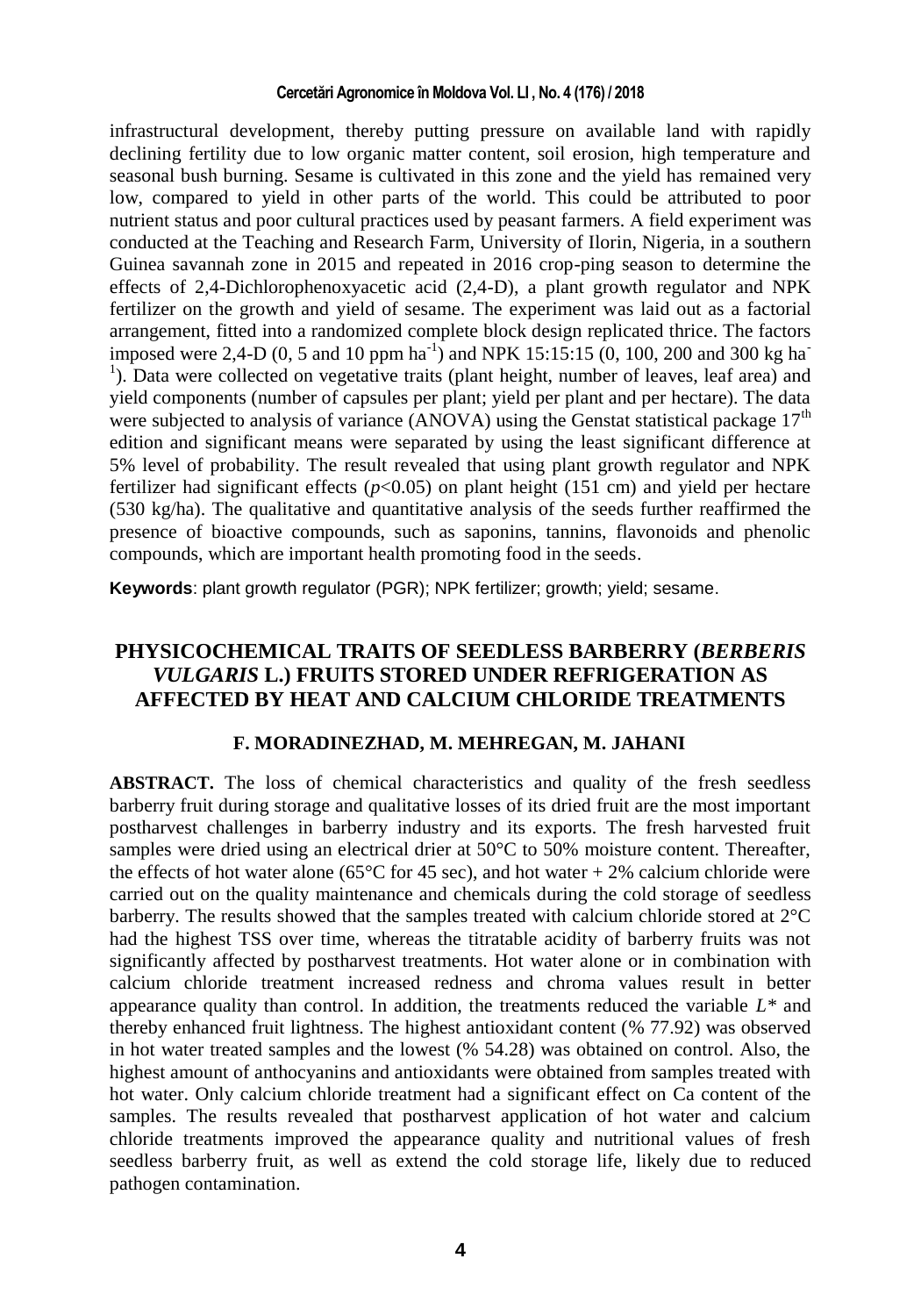**Keywords:** anthocyanins; antioxidants; hot water treatment; quality; postharvest.

# **HETEROPTERA (HEMIPTERA) SPECIES DETERMINED IN PISTACHIO ORCHARDS OF SİİRT PROVINCE WITH A NEW RECORD FOR FAUNA OF TURKEY:** *YOTVATA NERGAL* **LINNAVUORI, 1993**

## **İ. ÖZGEN, B. ÇERÇI, C. KAYA**

**ABSTRACT.** This study was carried out at pistachio orchards of Siirt province (Merkez and Aydınlar) between 2008-2009. The insect species obtained with this study in pistachio orchards were; *Palomena mursili* Linnavuori, 1984*, Stagonomus bipunctatus* Linnaeus, 1758*, Macroscytus brunneus* Fabricius, 1803*, Lethaeus cribratissimus* Stål, 1858*, Stenodema turanica* Reuter, 1904*, Pseudoloxops sangrudanus* Linnavuori, 2006 *, Psallus perrisi* Mulsant and Rey, 1852 *Macrolophus glaucescens* Fieber, 1858*, Acrorrhinium atricorne* Linnavuori, 2006*, Campylomma diversicornis* Reuter, 1878*, Nanopsallus carduellus* Horváth, 1888*, Camptocera glaberrima* Walker, 1872*, Anthocoris minki* Dohrn, 1860*, Yotvata nergal, Alloeotomus cyprius* Wagner, 1953*, Calocoris roseomaculatus angularis* De Geer, 1773*, Horistus orientalis* Gmelin, 1790*, Deraeocoris serenus* Douglas and Scott, 1868*, Beosus quadripunctatus* Müller, 1766*, Megalonotus maximus* Puton, 1895*, Nysius cymoides* Spinola, 1837*, Cantacader quadricornis*  Lepeletier and Serville, 1828 *, Lethaeus picipes* Herrich-Schäffer, 1853*, Acrorrhinium conspersus* Noualhier, 1895*, Trigonotylus pulchellus* Hahn, 1834 and *Alloeomimus kurdus*  Hoberlandt, 1953. Y*otvata nergal* Linnavuori, 1993 is a new record for entomo-fauna of Turkey.

**Keywords:** pistachio; Heteroptera; fauna; new record; *Yotvata nergal*.

# **MORPHOLOGICAL CHARACTERISTICS AND SEED GERMINATION IMPROVEMENT OF TWO ECOTYPES OF** *ASTRAGALUS ARMATUS* **WILLD. SUBSP.** *ARMATUS* **IN ALGERIA**

## **A. KHELOUFI, L.M. MANSOURI, B. BOUAFIA, Y. KHAMARI, H. KHELOUFI, Y. BOUGUERN**

**ABSTRACT.** *Astragalus armatus* Willd. subsp. *armatus* is an endemic shrub of the Northern Africa. Its cultivation and domestication are very limited because of difficulty with seed germination and establishment. In this study, we investiga-ted some plant morphological characteristics in real time and in situ (leaves, fruit and seeds) of different ecotypes of *A. armatus*, collected from two sites in Algeria (Arid Steppe of Aïn Naga and Condorcet Mountain), which elevation and climate data are very different. Moreover, the role played by the seed coat in seed dormancy of these two different populations was tested by the effects of the pretreatment and its duration on the performance of seed germination, by considering the final germination percentage (FGP) and the mean germination time (MGT). These parameters are estimated for 10 days in Petri dishes and stored in darkness at  $(25^{\circ}C)$ . Pre-sowing treatments included immersion in concentrated sulphuric acid for 30, 60 and 90 min, and immersion in hot water (100°C) for 10 min. Statistical analysis showed that the treatment and the eco-types effects on both FGP and